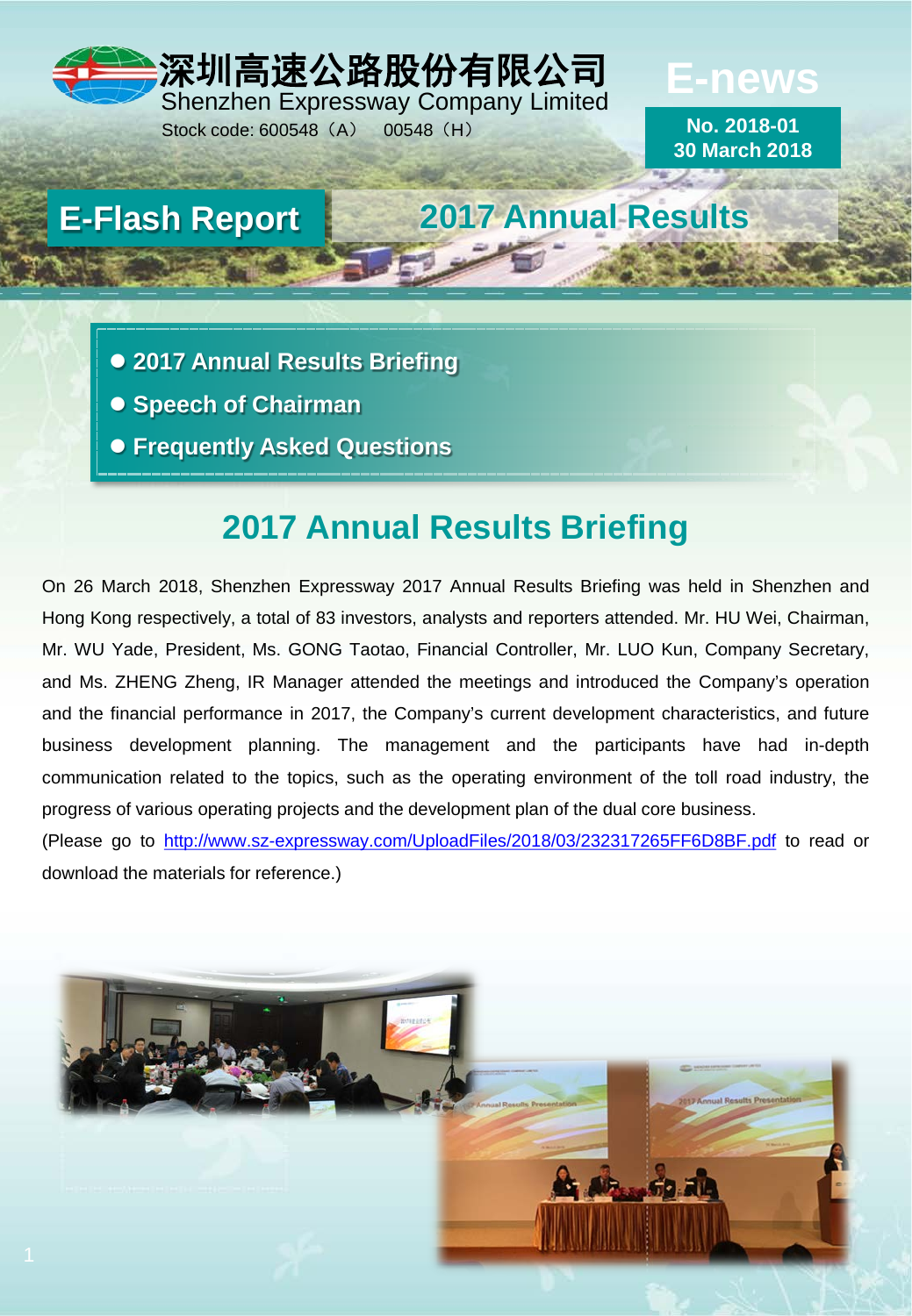

**Speech of Chairman**

Guests from investment and media sector,

Welcome to the Annual Result Presentation of Shenzhen Expressway. The operating results of Shenzhen Expressway for 2017 were in line with the expectation of the management. As benefited from the unswerving dedication to implement the strategy of dual-core business, the joint efforts and hard work of all employees and the support from government authorities and society, the various operating projects and investment projects were conducted smoothly and the progress of the business transformation towards environmental protection industry was better than expected. Upon the formulation of the 2015-2019 Development Strategy three years ago, the Company made a strategic decision to consolidate and upgrade the core business



**No. 2018-01**

of toll highway industry, and proactively explore and determine the new industry development direction. Over the past three years, adhering to the concept of innovative development, Shenzhen Expressway established the innovative purchase model for the Three Projects including the Nanguang Expressway, which offered a golden opportunity for transformation and upgrade. Moreover, Shenzhen Expressway successfully gained the rights for the construction and operation of the Outer Ring Expressway Project through the innovative design of the PPP model. Shenzhen Expressway also actively explored investment opportunities in the market, andincreased the shareholding of Shuiguan Expressway and Wuhuang Expressway, and acquired Yichang Expressway and Coastal Project. In response to the long-term demands of environmental protection as a national development strategy, the Company decided to select the environmental protection industry as the second core business. Leveraging on investment in Water Planning Company and Derun Environment, as well as the cooperation with famous enterprises, the Company has entered into the environmental protection industry with a high starting point. The Company has completed a cumulative investment of RMB11.2 billion with an additional toll mileage of approximately 220 km. Assets under projects on environmental protection, finance and comprehensive urban development accounted for over 20% of total assets, reflecting an optimization improvement in the Company's asset structure.

At the current stage, the Company's development presents several obvious characteristics:

1.The Company has gradually stepped out the predicament of repurchasing high quality assets and has made a great progress in business transformation and upgrade. The Company is gradually getting rid of the passive situation of over-reliance on the core business of toll highway and has a plenty of investment opportunities in the future.

Upon the implementation of Toll Free Scheme on Holidays three years ago, the Shenzhen Government proposed the plan on repurchase of Shenzhen Expressway's major roads in Shenzhen Region based on the government's arrangements on traffic organization in Shenzhen. At that time, the Company's toll highways with higher toll fees were located in Shenzhen. The average operating period for other highways was around ten years. In addition, there was a rigid increase in construction costs for new road. Hence, it was lack of good opportunity for project investment at that moment. Industry and regional policies in Shenzhen also put a huge pressure on the Company. Under such circumstances, with the support from the State-owned Assets Supervision and Administration Commission (SASAC) and the major shareholder, especially in consideration of the wise, prudent research made by the management team, the Company reviewed the situation and proposed to consolidate and upgrade the existing core business of toll highway. Meanwhile, the Company commenced its business transformation towards environmental protection industry as an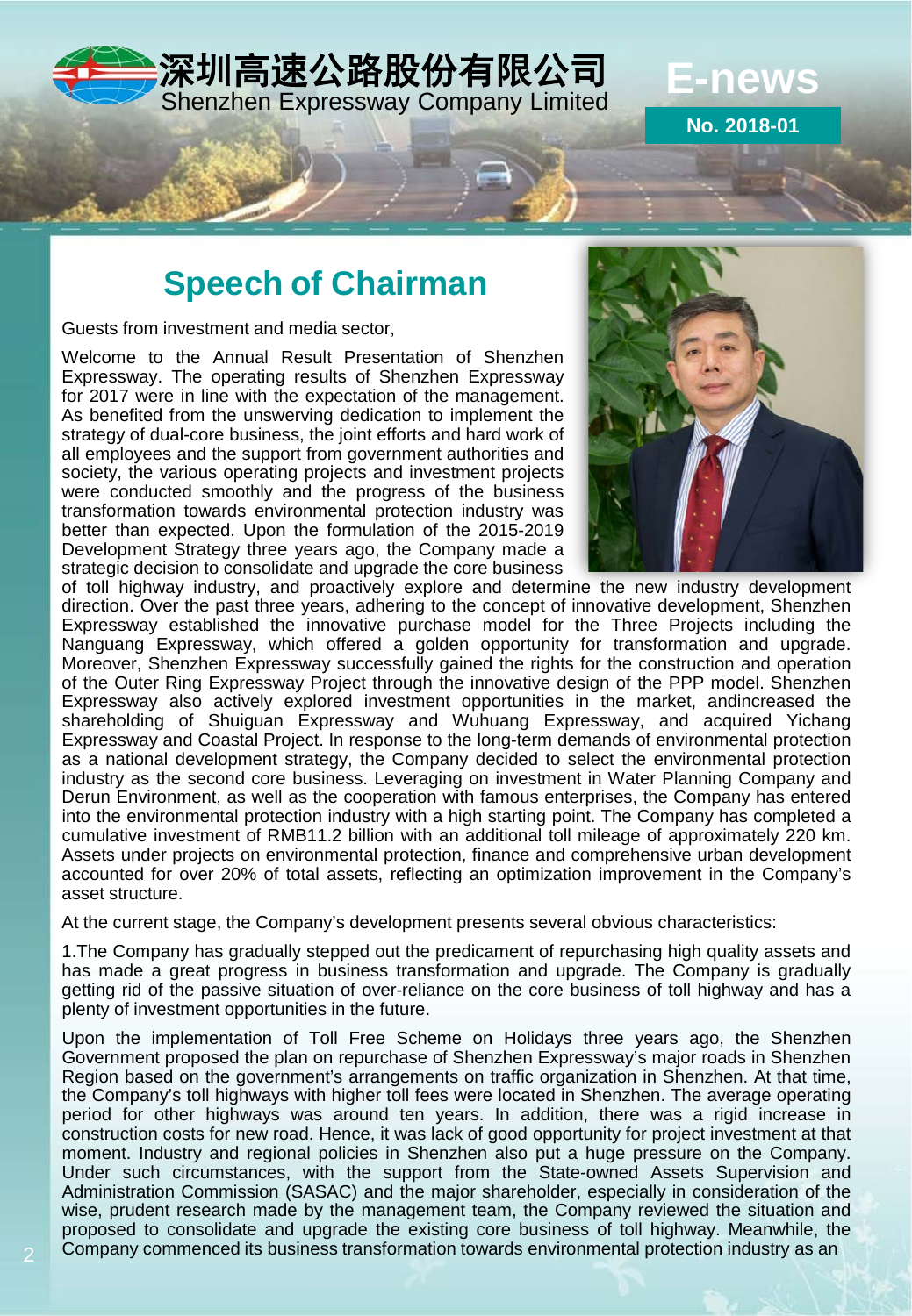

early precaution. Through negotiations with government authorities on the repurchase, the Company gained the valuable Outer Ring Project with PPP model, which made the unbearable rigid costs became reasonable, thus fulfilling the requirement of the Company on investment return. On the basis of the existing entrusted construction and management, Shenzhen Expressway acquired quality asset inventory, i.e. Coastal Expressway (Shenzhen Section), through commercial negotiation with government authorities. Upon the completion and commencement of operation of Coastal Phase II and Shenzhong Expressway, it is expected that there will be substantial growth in traffic volume. The Company also boosted the growth in its core business of toll highway by conducting a series of actions including the acquisition of Yichang Expressway, the increase in shareholding of Shuiguan Expressway and the investment in Changsha Ring Road. Through adoption of innovative development concept and innovative business mode, the toll mileage invested by the Company increased by 220 km. Although the government reduced the toll mileage subject to repurchase under the Three Projects by over 70 km during the year, the toll mileage of the Company still increased by over 100 km. Moreover, the terms and expected returns of newly acquired projects were better than that of existing projects. Hence, the ability to maintain sustainable development in toll highway business of Shenzhen Expressway has been strengthened. Currently, Shenzhen government is formulating the new proposal on traffic organization. Leveraging on its competitive edges in infrastructure construction, the Company will enjoy plenty business opportunities in Shenzhen-Shanwei, Zhanjiang, Zhongshan, Longli and other regions, including road investment, entrusted construction and management projects and PPP projects, etc. Shenzhen Expressway is enjoying unprecedented, huge opportunities for business development. Hence, Shenzhen Expressway has to select the most suitable projects from numerous business opportunities in the market.

2. The Company successfully conducted the business transformation towards environmental protection industry, it is proved that the Company has adopted correct strategy of entering into this industry with a high starting point through cooperation with famous enterprises by merger and acquisition. In the past two years, the Company has invested in Shenzhen Water Regulation Institute, acquired 20% equity interests in Derun Environment, and commenced Phase I of Nanmen River Comprehensive Management Project in Shenzhen-Shanwei Special Cooperation Zone. In addition, the number of environmental protection businesses under negotiation or research by the Company has increased significantly. The central government has put its unprecedented efforts in promoting environmental protection. The investment and project opportunities in the field of environmental protection offered by government authorities at all levels, including Shenzhen Government, were much greater than expected. Hence, the business transformation of the Company is better-than-expected. The Group's net profit recorded RMB1,400 million in the previous year, of which, the contribution from business transformation towards environmental protection industry and merger and acquisition amounted to RMB300 million to RMB400 million. Through mergers, acquisitions and investments previously made, the Company has established strategic cooperation relationship with Water Planning Company, Chongqing Water, Chongqing Sanfeng Environment and Suez, the largest environmental protection enterprise in the world. It is not only financial investment, but also strategic investment. In addition, Shenzhen Government plans to construct an environmental protection industry park in Shenzhen-Shanwei Special Cooperation Zone, where Shenzhen Expressway serves as one of the three leading units. Looking forward, in addition to making business transformation proposals, the Company will put great efforts in developing holding-type projects. We will also focus on market segmentation, aiming to meet the industry leading standards in market segments including water regulation and solid waste treatment. This is the second phase of the Company's development plan.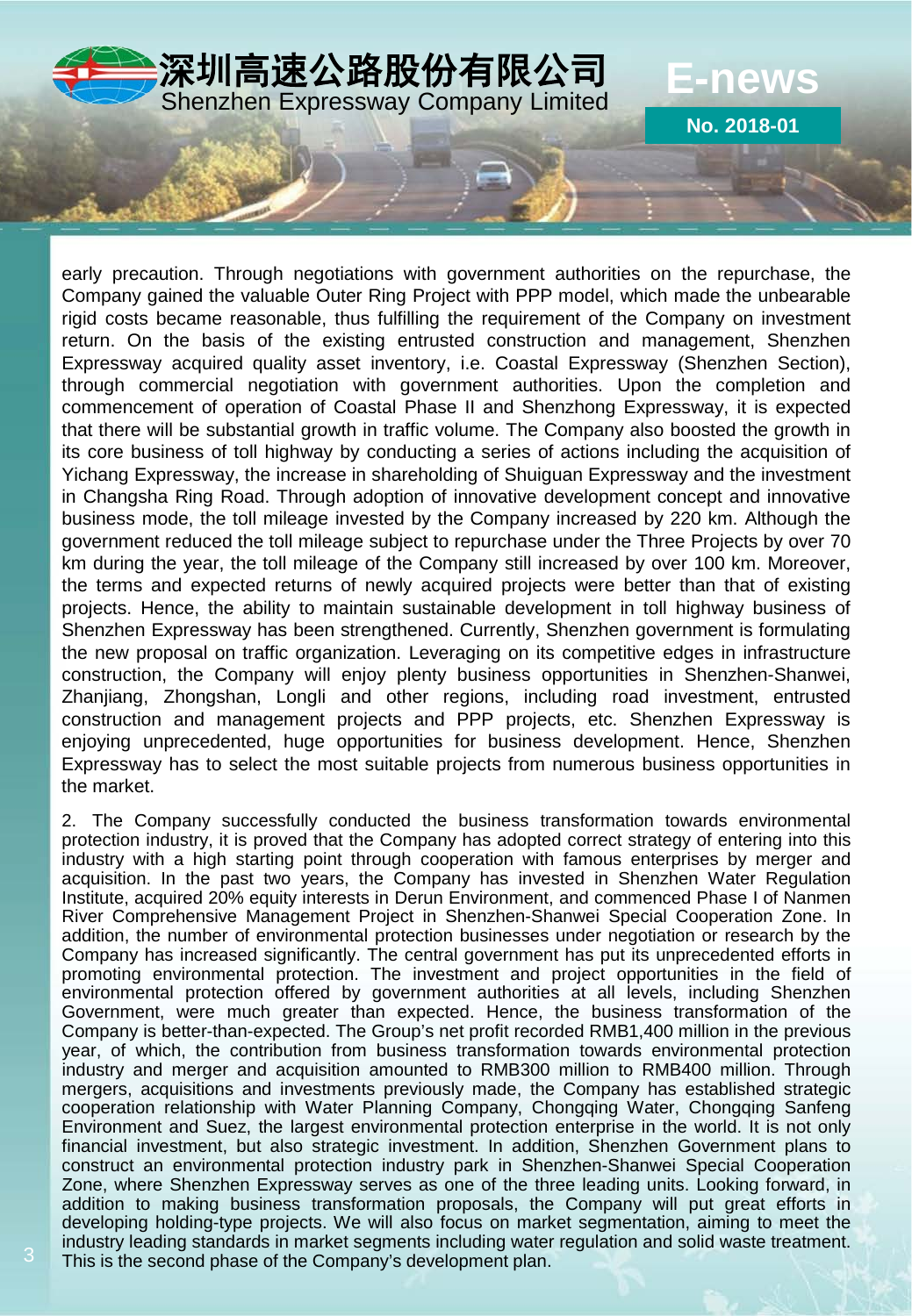

3.With the rapid development of internet of things (IoT) and information technologies, intelligent transportation has become the development trend of general management of modern traffic. Taking opportunities arising from this new era, the Company has established the information technology department, which proposed the idea of establishing intelligent toll highways, intelligent environmental protection business and intelligent operation of Shenzhen Expressway. The Company will actively conduct research on new technologies in relevant fields, and facilitate the construction of intelligent traffic and intelligent environmental protection business, thereby creating new source for profit growth of the Company.

4.Over the past few years, the Company has been facilitating the implementation of its human resources policy and adhering to establish a long-term incentive mechanism, aiming to share the growth of the Company with its key personnel. As the Company made huge progress in its business development, the profits of the Company increased significantly, resulting in significant growth in income of our employees. At the end of last year, the Company distributed bonus to key personnel despite the implementation of the long-term incentive mechanism has been postponed. The total bonus distributed was significantly higher than that of the prior years. Shenzhen SASAC has requested its direct enterprises to complete the formulation of long-term incentive plan within this year. The Company will continue to work on formulating an effective incentive plan that meets with policy requirements. In the coming three years, the Company will actively fight for the implementation of favorable policies. Moreover, the Company will optimize our remuneration and benefit packages by offering more attractive packages than those of our industry peers in the same region, aiming to share results of our development with all employees, and link the interests of employees with the Company's development, thereby stimulating the momentum for the development of the Company.

5.As there will be numerous investment opportunities ahead, Shenzhen Expressway has to build up sufficient financing channels and formulate healthy financial strategy. As previously mentioned by Gong Taotao, Financial Controller, the debt ratio of the Company will be maintained at below 65% in the future, with capital available for investment of over RMB10.0 billion. The Company actively conducted research on numerous financing channels and financing products, and established the platform for domestic and overseas financing. Following the successful issuance of USD300 million debenture in 2016, the proposed issuance of A share convertible bonds of not more than RMB2.2 billion was approved by the general meeting. Relevant procedures for the issuance will be completed within this year. Recently, the Company entered into strategic cooperative agreement with China Development Bank. Pursuant to which, a general credit line of RMB20.0 billion has be granted to the Company. The effective financing channels and sufficient bank credit line will provide a solid foundation for the future business development of the Company.

Looking forward, leveraging on its core competitive edges in traffic infrastructure construction and management accumulated over the past two decades, coupled with its good start in business transformation during the past three years, Shenzhen Expressway will grasp the opportunities arise in this new era, stick to innovation-driven, rely on resources integration and consolidation, so as to ultimately achieve long-term, healthy development of the Company and create more value for our shareholders. Thank you!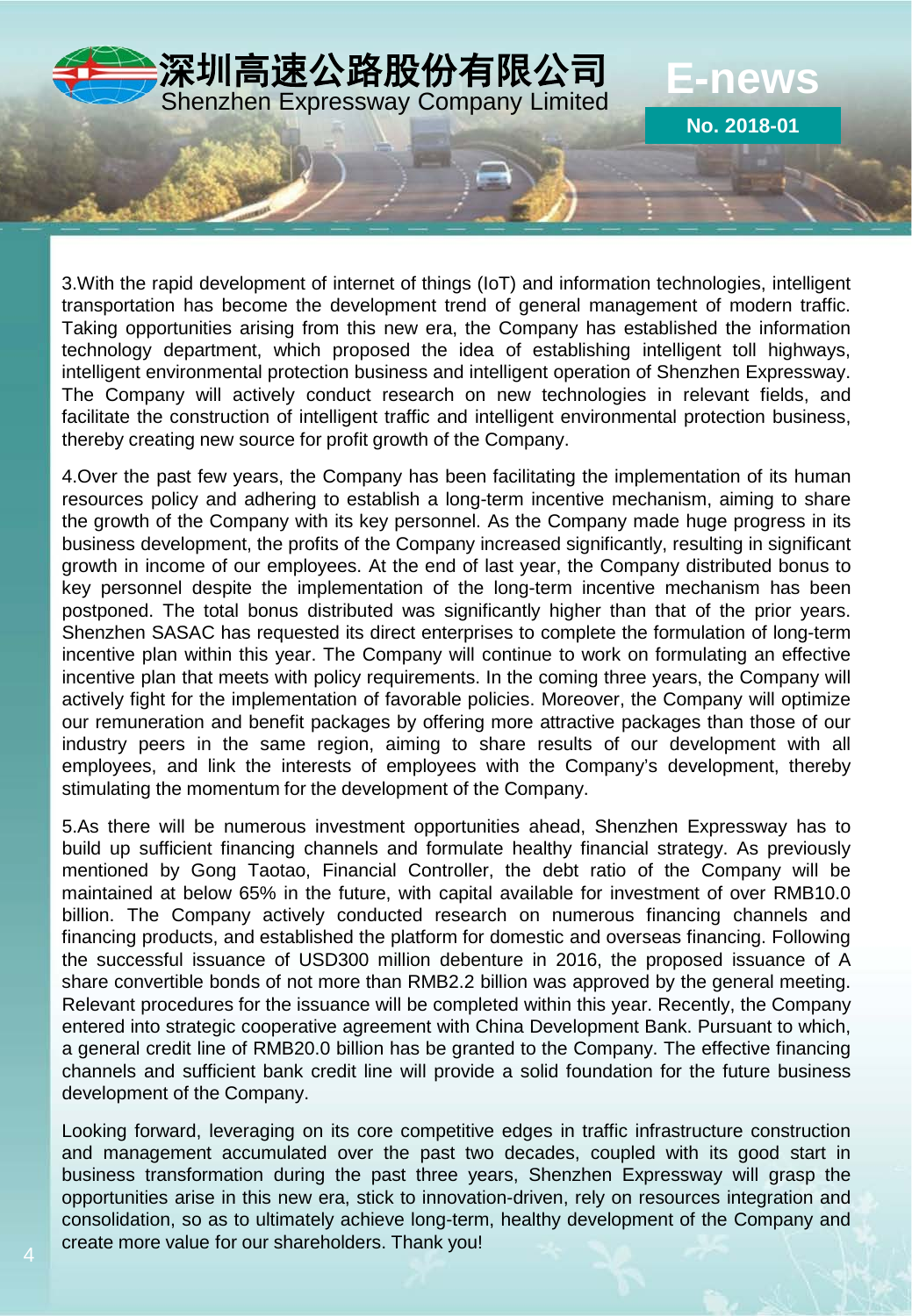

### **Frequently Asked Questions**

- 1. How is the policy environment for the highway industry?
- A: There is no material change in the policies of toll highway industry. Nevertheless, such policies tended to be regulated and market-oriented as well as to protect reasonable revenue of operators. Major information includes:

1) Base on the original toll-by-weight policy for trucks, *the Provisions on the Administration of Use of Roads by Overloaded Transportation Vehicles* (《超限运 输车辆行驶公路管理规定 》) (the "Administrative Provisions") have been implemented nationwide starting from late September 2016. The Administrative Provisions had certain negative impact on the Group's truck traffic volume and toll revenue, but exerted positive impact on the aspects such as comprehensive regulation of overloaded vehicles, protection of safety of roads and bridges, reduction in the occurrence of traffic accidents and extension of useful life of roads.

2) In recent years, in order to promote structural reform of the supply side and facilitate the reduction in costs and improvement of efficiency of the logistics industry, some provinces have implemented preferential toll policies successively to provide different range of discounted rates for legally loaded trucks using electronic payment methods. Such policies have varying effects on toll revenues of the Group's toll highway projects in different regions.

3) Starting from 0:00 on 1 July 2017, on the premise that the basic rate of centralized charge and the rate policy of the existing trucks remain unchanged, a preferential policy to provide 15% off the toll fees of trucks has been implemented in 43 highways in Guangdong province. The following five requirements are needed to be satisfied in order to enjoy 15% off the toll fees: legally loaded trucks; pay toll fees with GB ETC; vehicle registration mark is in line with the registered licence number on ETC; not blacklisted by Guangdong Expressway due to toll evasion; fully charged by weight. The projects of the Company have not been included in the implementation scope of such preferential policy.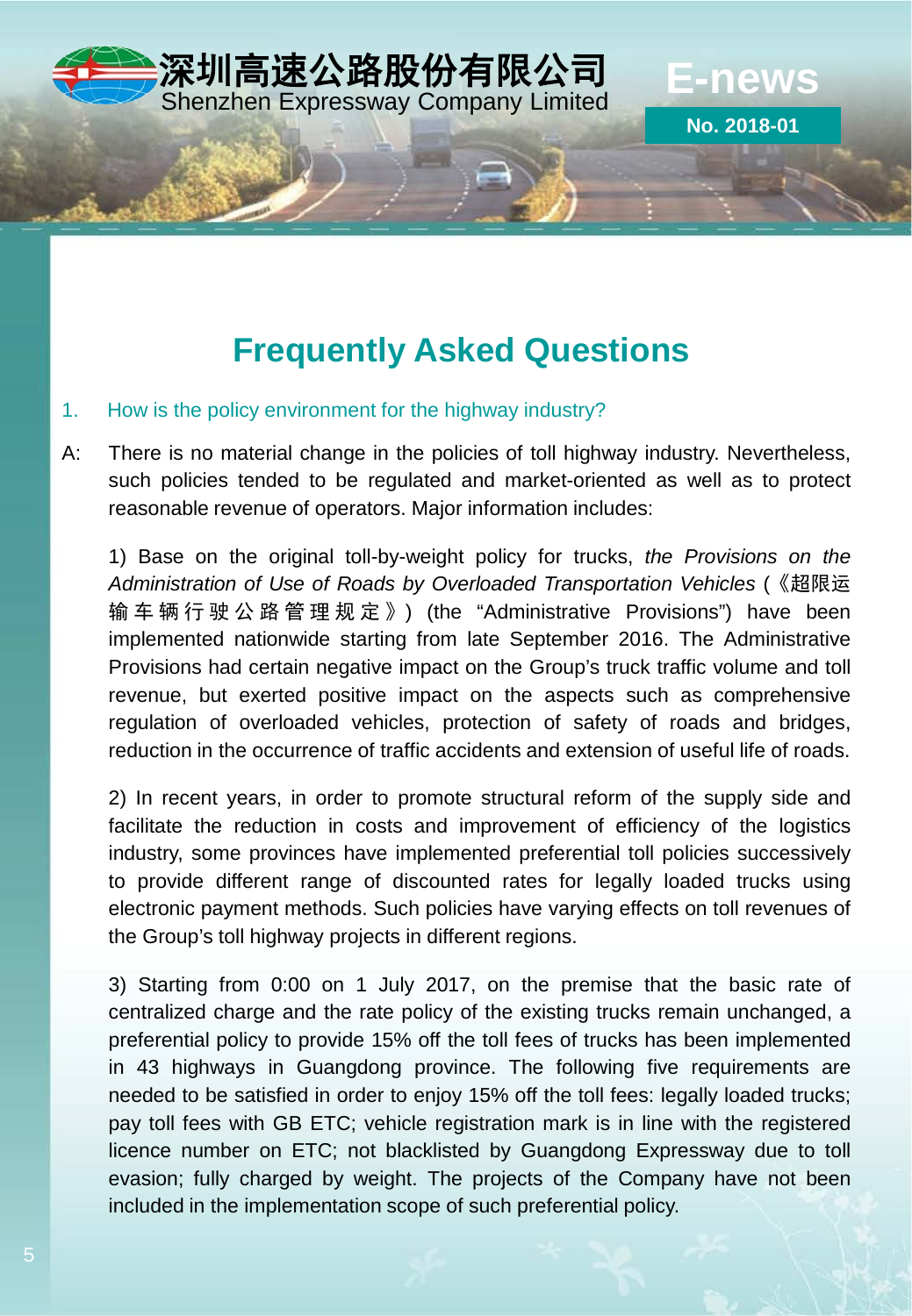

4) Recently, the Highway Bureau of the Ministry of Transport issued the *Guiding Opinions on Expanding the Implementation of the Pilot Program of Differentiated Toll Collection at Different Times for Highways (Draft for Consultation)* (《关于扩大高速 公路开展分时段差异化收费试点工作的指导意见(征求意见稿)》), implementing differentiated toll collection for the sections with significantly different traffic volume at different times, neighbouring parallel sections with large difference in traffic volume and sections with traffic volume obviously lower than designed capacity. Holding itself accountable to enterprises and focusing on protecting the interests of investors, the Company proposed to the Department of Transport of Guangdong Province the advice on implementing the pilot program in phases and promoting reform in smart transportation technology as well as the views on receiving compensation from the government.

5) The Ministry of Transport issued the *Regulation on the Administration of Toll Roads (Amended Draft for Consultation)* (《收费公路管理条例》(修订征求意见 稿)) in late July 2015, amending and improving the financing model, source of funds and operation and management of toll roads based on the principle of "payment by road users". The draft for examination has been submitted to the State Council and has yet to be launched. Currently, we notice that certain provinces have extended the tolling year of some widened roads, for example, the tolling years of Jiqing Expressway (under Shangdong Expressway) and Fokai Expressway were extended 15 years and 9 year respectively.

In July 2017, in its reply to the *CPPCC Proposal No. 4171 in relation to Reducing Highway Toll Fees* (《政协提案第4171号关于降低高速公路收费的提案》), the Ministry of Transport said that it would facilitate the amendment to the Regulation on Administration of Toll Roads. Meanwhile, there is a large difference between the revenue and expense of the toll roads in China generally, therefore there will be no room for lowering toll fee standards. In addition, the country encouraged provinces to gradually repurchase the toll collection rights of the toll roads in operation according to the financial condition of the government in order to extend the coverage of free roads.

In March this year, Yang Chuantang, the secretary of Party Committee of the Ministry of Transport said that the reform in toll roads was being promoted. With the amendment to the Regulation on the Administration of Toll Roads as an entry point, on one hand, logistic cost was reduced; on the other hand, sustainable development was considered. Therefore, when experiencing funding difficulties, the country can continue to implement toll road policy. This will remain a necessary choice to sustain road construction and development. Meanwhile, by lowering toll fees, investment in toll construction with social capital would be decreased.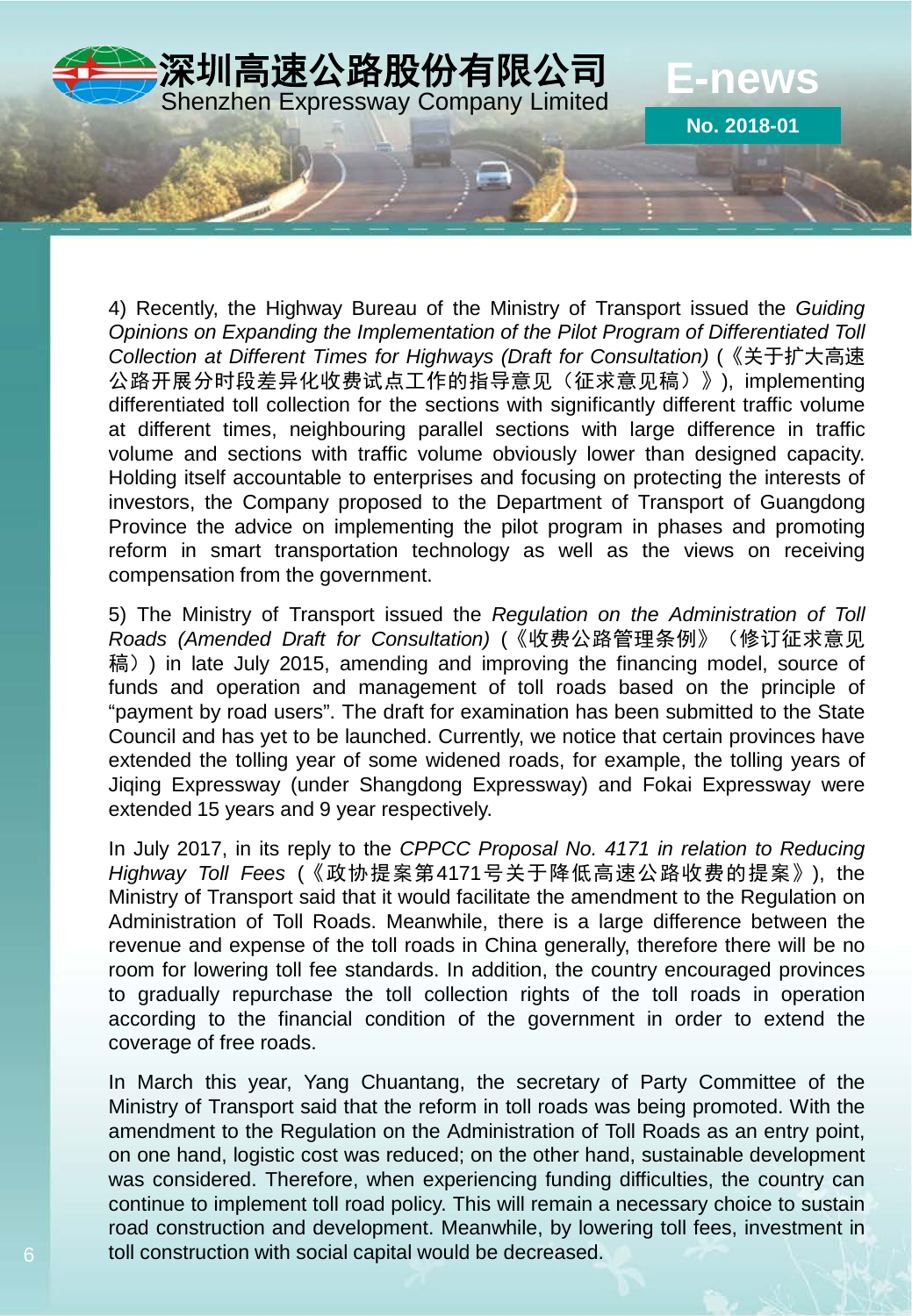

#### 2. What is the operating objectives of the Company in 2018? What are the businesses that contribute to growth?

A: Based on the reasonable analysis and expectation on our operating environment and operating conditions, the Group has set a total revenue target for 2018 of not less than RMB5.7 billion, with the total of operating costs, management expenses and selling expenses (excluding depreciation and amortisation) of approximately RMB1.7 billion. In 2018, it is expected that the average borrowing scale (including the compensation received in advance from Shenzhen government regarding the toll adjustment of Three Projects) and the financial cost of the Group will be increase on a YOY basis.

Profit growth in 2018 will be attributable to the following aspects:

1) Toll revenue of the existing toll road projects will continue to maintain a steady growth.

2) Annual profit contribution from new projects (Yichang Project and Derun Project).

3) Guilong Property Project will continue to generate profit that comes form property development and land transfer.

4) If it is confirmed that the government will recover the Three Projects in the second half of the year, the Company will recognise a gain from disposal of assets of approximately RMB1.6 billion.

#### 3. What is the Company's plan in expanding the toll road and environmental protection business in the future?

A: Shenzhen Expressway will continue to adhere to expansion and innovation and strengthen the road and environmental protection business by using innovation as the driving force and capitalizing on the material and historic opportunity to be brought about by the country in its development of transport to make itself stronger and in the construction of ecological civilization.

In respect of the highway business, the Company will proactively advance the research and implementation of intelligent transportation, enhance traffic efficiency and ensure stable growth in toll revenue. Through the material projects such as Outer Ring, Coastal Phase II and reconstruction and expansion of Jihe, the Company will be committed to establishing quality construction, safety construction, integrity construction and century construction while continuing to cultivate professional teams by giving full play to its professional advantages so to ensure it remains in an advantageous position in construction. In addition, the Company will also maintain good cooperation with the government and carefully develop business model and operating model and actively participate in the strategic plans of the transport network of Shenzhen and the infrastructure of Shenzhen-Shanwei Special Cooperation Zone. The Company will actively seek opportunities for mergers and acquisitions, invest in potential toll road and bridge projects, and continuously improve the core business of toll highway. The Company's internal return on investment in the toll highway projects will be not less than 8%.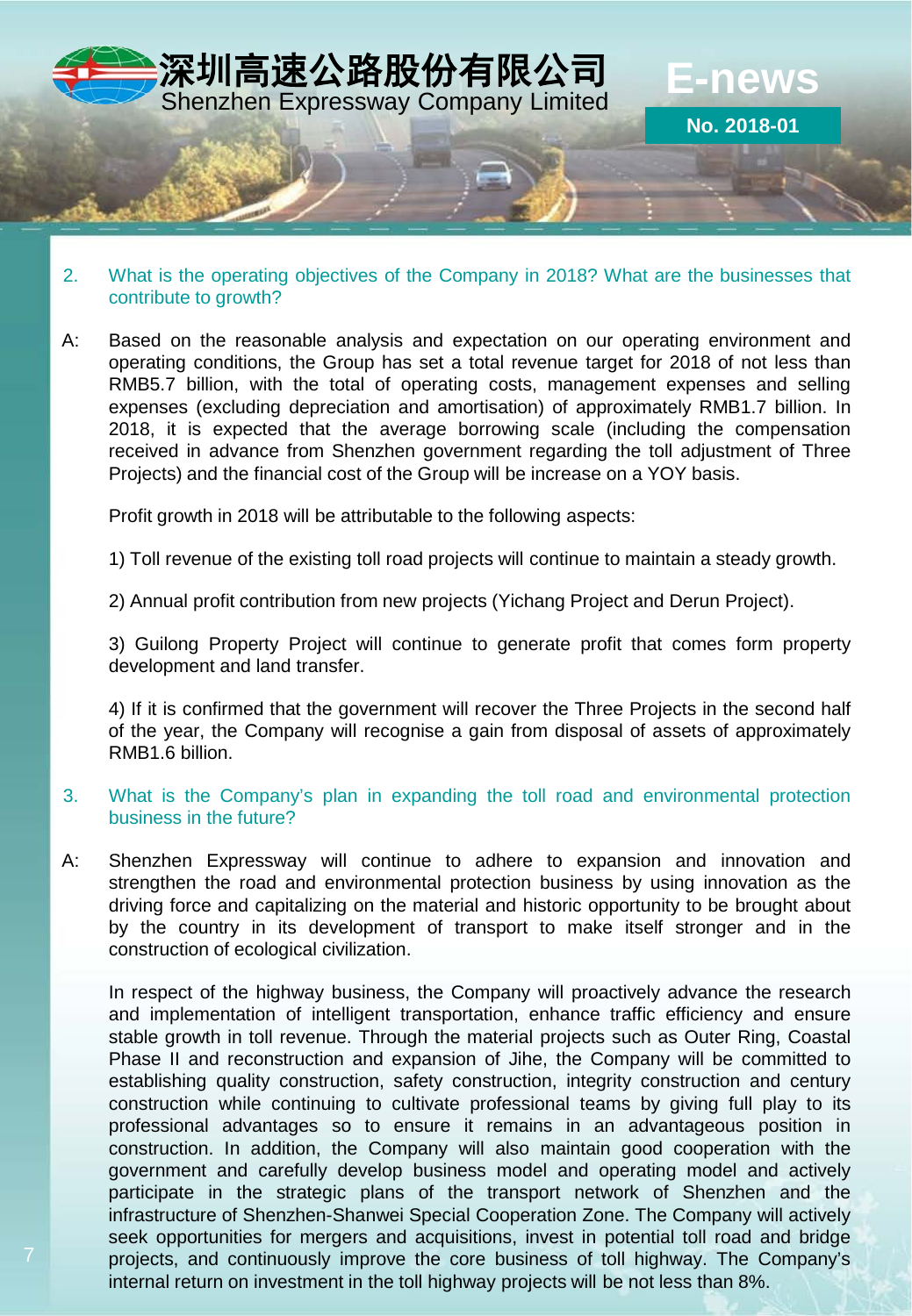

In respect of the environmental protection business, the Company will establish strategic cooperation with the existing partners and industry leaders so as to quickly foster professional capability to speed up the building of professional teams and jointly expand projects. Besides, the Company will deepen the cooperation in the regions such as Longli, Guizhou and Shenzhen- Shanwei, and strive to achieve an industry leading position in the subdivisions of the environmental protection industry, i.e. water treatment and solid waste disposal, in three to five year. In late 2019 in which this strategy will end, the scale of the environmental protection industry will be not less than 20% of the total assets of the Company.

The Company will satisfy the need for capital expenditure in investment of the toll road projects and environmental protection projects by utilizing the existing capital and by way of financing.

- 4. What method will probably be used in the phase II of the Three Projects? If the government repurchases assets at the end, how much gain on disposal of assets is expected to be generated?
- A: Pursuant to the agreement, the Company and relevant departments of the government will resume the negotiation again in the second half of 2018 in order to ascertain the repurchase matters of the Three Projects. The original thinking of the government was to repurchase the Three Projects and carry out urban redevelopment for the Three Projects so as to improve the overall transportation network in Shenzhen. At the moment, it seems that there is no material change in Shenzhen government's plan in optimizing the overall transportation network and it is expected it is highly probable that the government will opt for the repurchase plan.

If the government repurchases the assets at the end, the Company will recognize a gain on disposal of assets of approximately RMB1.6 billion.

- 5. The Company's business plan in Shenzhen-Shanwei Special Cooperation Zone.
- A: According to the current planning, Shenzhen-Shanwei Special Cooperation Zone has a total area of 463 square kilometres. A development positioning was proposed systematically for the first time in 2018 and it is confirmed that the development model will be "Shenzhen Headquaters + Shenzhen-Shanwei Base, Research and development + Production", with development concept of "forming industrial chain vertically and comprehensive service chain horizontally, driving urbanization with industrialization".

Grasping this opportunity of development, the Company primarily has the following projects in Shenzhen-Shanwei Special Cooperation Zone: Houmen Comprehensive Resettlement Building Project, Nanmen River Comprehensive Management Project and construction of land levelling.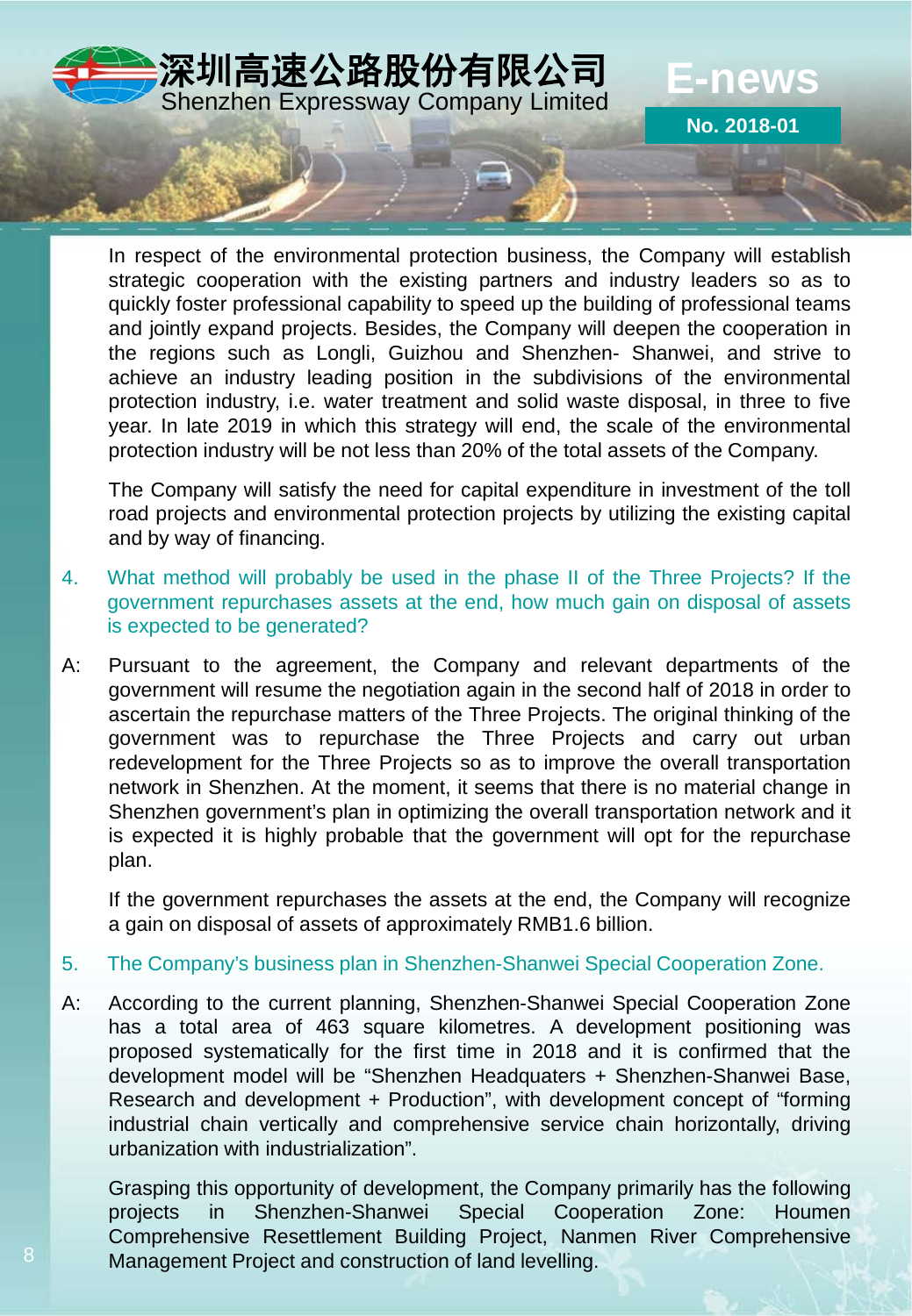

In order to explore the opportunities in the related business of the construction of urban infrastructure in Shenzhen-Shanwei Special Cooperation Zone and enhance decisionmaking efficiency, in late 2017, the Group established a wholly-owned subsidiary Shenzhen Expressway (Shenzhen-Shanwei Cooperation Zone) Infrastructure Environmental Protection Development Co., Ltd. as a platform for cooperation and a platform for internal resource integration for the Company and Shenzhen-Shanwei Special Cooperation Zone. The Company has conducted in-depth discussion and communication with the management committee of Shenzhen-Shanwei Special Cooperation Zone so as to make proactive efforts in identifying other urban infrastructure construction and comprehensive land development projects in Shenzhen-Shanwei Special Cooperation Zone and fully participate in the comprehensive development of such zone. Currently, in addition to the projects that have been commenced, the Company has entered into a letter of intention with the cooperation zone for over ten projects. Therefore, the potential business volume is tremendous.

#### 6. What is progress of the Meilin Checkpoint Renewal Project?

A: Ground dismantling work of the project has been basically completed. Wanke won a bid for providing entrusted construction management service to the project in September. The project has commenced construction in late 2017 and is expected to be launched for presale in 2018. In 2019, some buildings will be delivered for use. The whole project will be divided into 3 to 5 phases of rolling development. Start-up capital is approximately RMB500 million and there is no need to invest too much cash flows in the project in subsequent period.

Currently, the Company and the major shareholder are working on the matters in relation to the cooperation with third parties. No plan has been finalized so far.

#### 7. What is progress of the Company's incentive plan?

A: The Company has been working on and advancing the implementation of the employee long-term incentive mechanism. The form of the plan includes but is not limited to sharing profits, etc. The Shenzhen SASAC required the directly-owned enterprises of the Company to formulate a long-term incentive plan in this year and the Company will maintain close communication with the SASAC and the major shareholder with a view to launching a plan that can meet the policy requirements and provide incentive.

Specifically, in the next three years, the Company will proactively strive for the support from the policy. With a view to formulating a plan that is more attractive than those offered in the same region and same industry, it will optimize the remuneration and welfare plan so to share its development results with all employees. The Company will be unwavering in facilitating the implementation of the overall long-term incentive mechanism plan in order to provide incentive to the employees with outstanding performance and tremendous contribution in all respects. The Company will also insist in implementing single reward system, enabling the employees with more contribution to receive more revenue. Besides,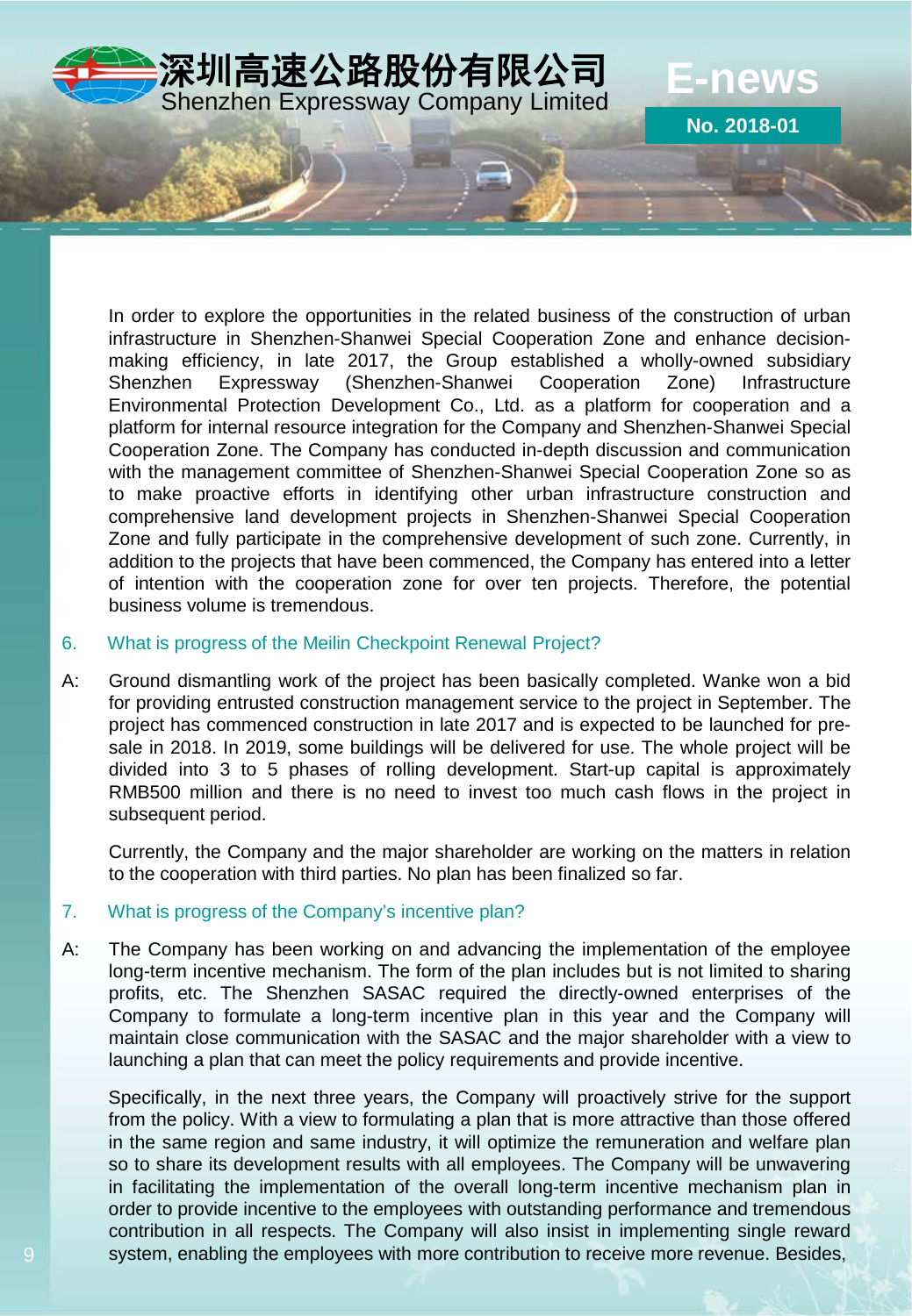

it will support and encourage all subsidiaries to conduct a study on reform of mixed-ownership such as employee shareholding plan and will attempt to commence project co-investment. By doing so, the Company can bundle the interest of employees with its development so as to further unleash the development potential of the enterprise.

- 8. What impact will it have on the Company if the penalty for overloaded vehicles is raised?
- A: In general, enhancement in enforcement will exert positive impact. First, using several small trucks instead of a large truck to carry goods will become a trend as some logistic enterprises want to prevent overloaded risks, therefore certain positive impact will be exerted on toll revenue; second, as the number of overloaded vehicles decreases significantly, total weight of goods of trucks in a single ride decreases, further increasing the driving speed of vehicles and improving transport efficiency and transport safety of the whole society; third, shear force applied on the ground of road understructure by tires of trucks decreases, thus reducing the degree of damage to the ground and exerting certain positive impact on road maintenance.

According to the current statistics, the toll sections under its direct management lose toll revenue of approximately RMB19,000 daily, accounting for 0.4% of the toll revenue from toll sections. With the establishment and increasingly stringent enforcement of the off-site long term mechanism for regulating overloaded trucks, overload and over-limit problems will be eradicated. Through calculation and comparison, the consumption of trucks in a single ride after one-week of enforcement has decreased significantly and more drivers will make rational choice to load their trucks legally. Despite the current loss of certain toll revenue from overloaded vehicles, with the expanding development of economy and scale of cargo, the decrease in number of overloaded vehicles will definitely result in an increase in number of legally loaded vehicles. From the sections where off-site enforcement has been implemented on a pilot basis, such as Guangshen, Boshen and Qinglian, it is learnt that starting from the beginning of the enforcement, there is such a loss in the toll revenue from overloaded vehicles, but in the course of time, after popularization of legally loaded trucks, ride frequency of a vehicle increases, which exerts certain positive impact on toll revenue.

- 9. Why did profit decrease despite an increase in revenue for the fourth quarter in the financial statement?
- A: Generally speaking, the expenses in the fourth quarter are normally higher than that of the previous three quarters since annual performance bonus of the Group is paid and all repairing expenses are settled and accrued in the end of the year. Hence, profit for the fourth quarter is subject to certain impact. There are two factors affecting the profit for the fourth quarter of 2017: first, for the gain from